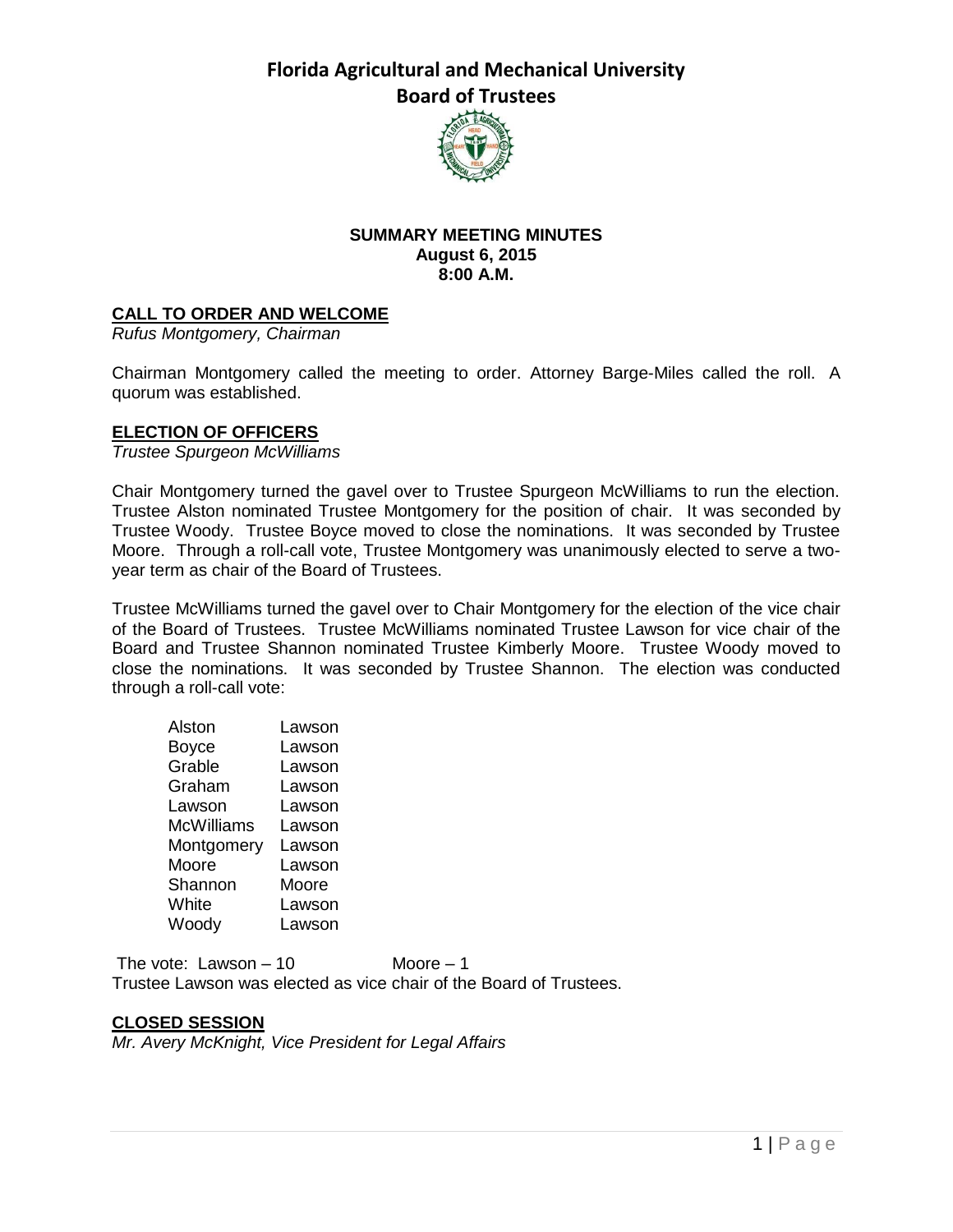

Attorney McKnight provided instructions for the Board to move into its closed session for litigation. Trustee Lawson moved that the Board move into its closed session. It was seconded by Trustee Moore and the motion carried.

# **OPEN SESSION**

#### *Chairman Montgomery*

The Board meeting reconvened at the conclusion of the closed session. Trustee Lawson moved to direct litigation counsel in the Champion case to proceed forward as discussed in the closed session. It was seconded by Trustee Alston and the motion carried.

Trustee Lawson offered a motion to approve the agreement with Gray Robinson for professional lobbying services in relation to the Champion claims bill and to authorize the Board Chair to execute the agreement on behalf of the Board of Trustees. It was seconded by Trustee Woody and the motion carried.

#### **PUBLIC COMMENTS**:

Chairman Montgomery recognized the following individuals for public comments: Stephen Smith Joshua Plummer Tatiana Franklin Dr. Maurice Holder

# **PRESIDENT'S REPORT**

*Dr. Elmira Mangum, President*

Chair Montgomery recognized President Mangum for her report. She started her report by congratulating Chair Montgomery and Vice Chair Lawson on their election and indicated that she looked forward to working with them over the next months and years. She then stated that FAMU had been named by Forbes Magazine as one of America's Top Colleges and one of the best colleges in the Southeast. Trustee Torey Alston was recognized by Legacy Magazine on its list of 40 Under 40 Black Leaders of South Florida for Today and Tomorrow.

President Mangum also shared that the University reached a tentative agreement with the faculty union regarding collective bargaining.

# **SPECIAL COMMITTEE ON PRESIDENTIAL EVALUATION**

Trustee Moore was recognized to update the Board on the activities of the Special Committee on Presidential Evaluation. She indicated that the Committee recommended approval of the 2014-2015 evaluation of President Elmira Mangum. Trustee Woody moved approval of the evaluation. It was seconded by Trustee Alston and the motion carried.

Next, Trustee Moore indicated that the Committee recommended approval of the 2015-2016 goals and objectives for President Mangum, with the requirement that she provide to the Board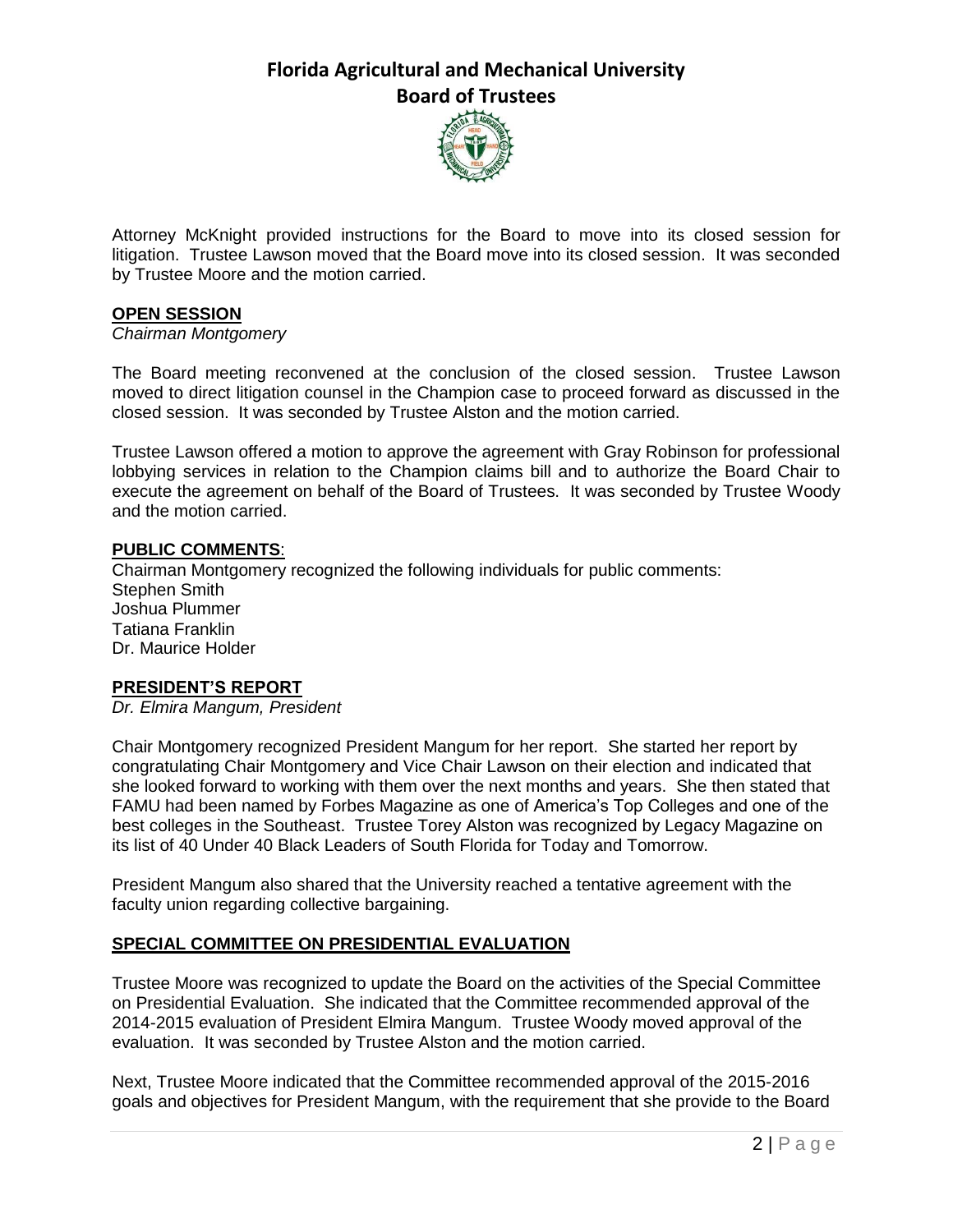

a monthly report regarding her progress on achieving the goals. Trustee Lawson moved approval. It was seconded by Trustee Woody. Trustee Lawson accepted a friendly amendment from Trustee Grable and moved that the Board ask or require a monthly evaluation that details the highlighted objectives or the goals that are listed and provided to the entire board on a monthly basis.<sup>1</sup> The amended motion was seconded by Trustee Grable and the motion carried.

Chair Montgomery asked Trustee Moore to take the lead in carrying-out the will of the Board. Vice Chair Lawson moved that the Board re-look at the objectives in the evaluation at the November meeting, led by the current evaluation committee and chaired by Trustee Moore, with incorporation of all of the input and updates from the President, as well as the verbal update from the President, for clarity around anything where there may be a question. The motion was seconded by Trustee Grable and the motion carried.

# **STANDING COMMITTEE REPORTS**

Chairman Montgomery recognized the committee chairs to present their respective reports.

# **Academic Affairs**

*Trustee Bettye Grable, Chair*

Trustee Grable indicated that the Academic Affairs Committee met on July 21, 2015. She then provided an update on four (4) informational items:

- Progress on revisions to the University's Work Plan;
- Low productivity programs;

l

- Enrollment plan; and
- Academic Affairs' reorganization and alignment.

There was also a brief discussion regarding the legislative budget request for the Sustainability Institute.

# **Audit and Compliance**

*Trustee Alston, Vice Chair*

Trustee Alston stated that the Audit Committee met on July 21, 2015 and recommended approval of the risk assessment, matrix, and risk themes. The Committee also discussed:

- Follow-up report for the grade change process;
- Report re: the review of band eligibility and travel;
- Proposed BOG regulation pertaining to the implementation of a comprehensive compliance and ethics program;

Transcript pages 35-36.

 $1$  Prior to restating the motion, Trustee Lawson stated the following: "We would ask for and require the monthly update with very specific details around the items here that are highlighted, as a way of monitoring an ongoing progress coming out of the evaluation. Am I accurate?" Trustee Grable stated "That's acceptable". *(Emphasis added).* Trustee Lawson then restated the motion as noted in the minutes above.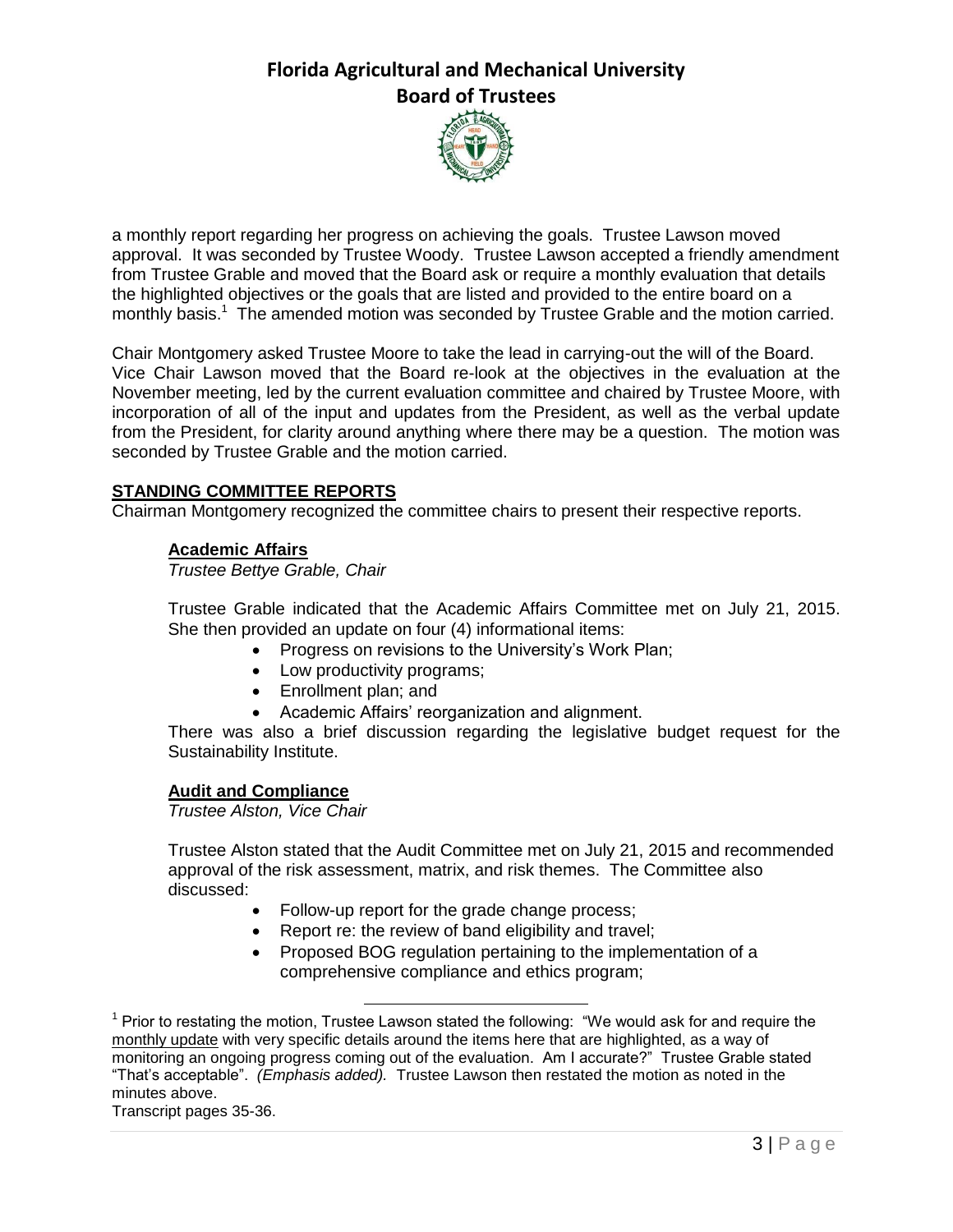

- NCAA investigation; and
- External audits by the Auditor General.

# **Budget and Finance**

*Trustee Kelvin Lawson, Chair*

Trustee Lawson stated that the Committee recommended that the Board defer voting on the legislative budget request until the University Advancement and DSO budgets are available. He stated that the Committee heard a request to provide a revised three-year budget plan for intercollegiate athletics. Next, Trustee Lawson asked that the approval of Coach Wood's employment contract be moved to the consent agenda.

#### **Direct Support Organizations**

*Trustee Shannon, Chair*

Trustee Shannon indicated that the DSO Committee had several information items and provided updates on the following:

- University Advancement and Trustee goals;
- Fundraising; and
- Alumni Affairs.

#### **Facilities Planning**

*Trustee Spurgeon McWilliams, Chair*

Trustee McWilliams updated the Board on the following:

- Renaming of the Crestview sign to "Senator Durell Peaden FAMU Educational Center"; and
- Discussion of a conceptual plan to convert the women's pentaplex into a mixed-use P3 development.

#### **Trustee-Student Affairs**

*Trustee Tonnette Graham, Chair*

Trustee Graham provided an update regarding the Student Affairs Committee. She indicated that the Committee heard updates regarding the following:

- Enrollment management
- Commencement
- Financial Aid
- LGBTQA
- Anti-Hazing
- Athletics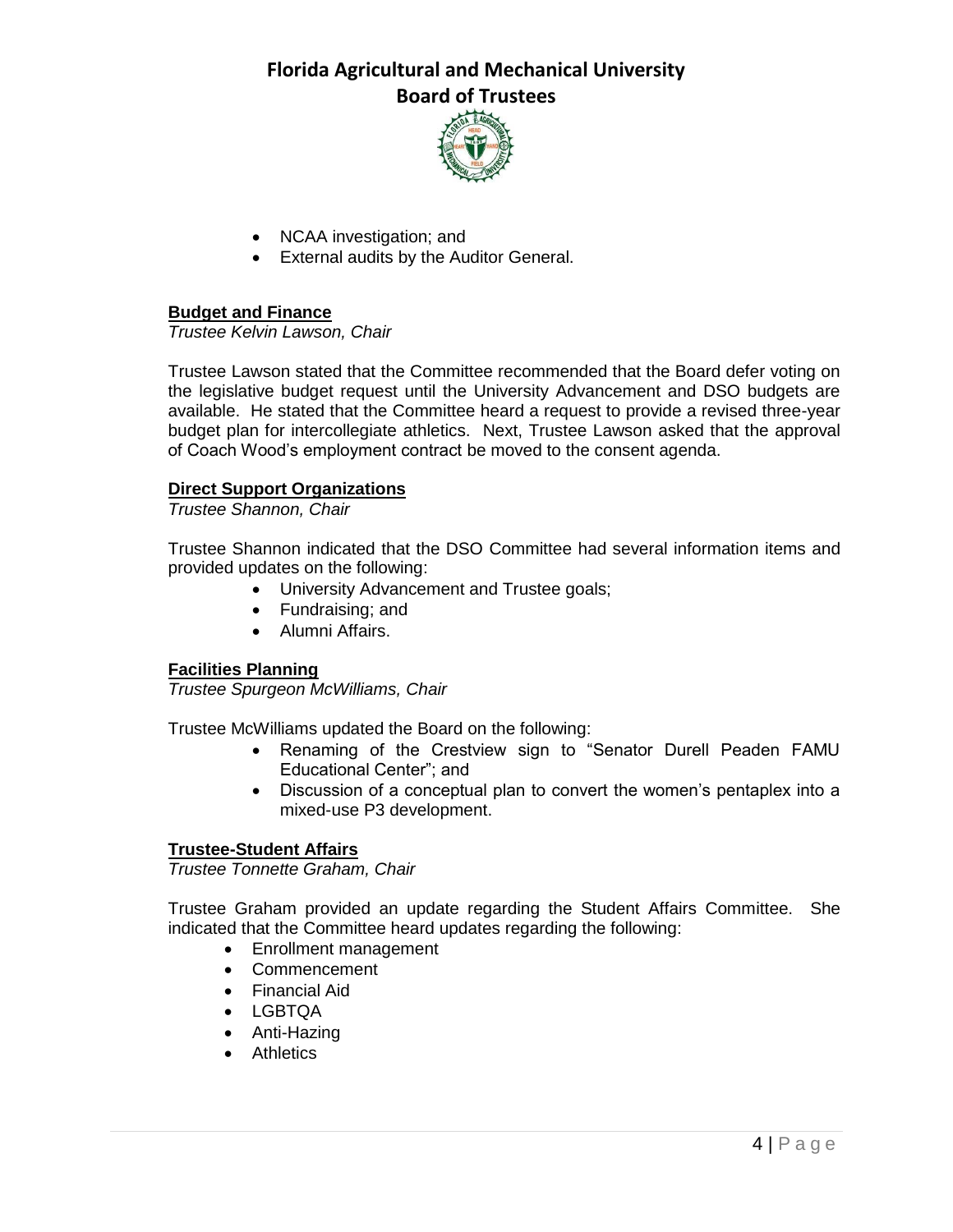

The Student Affairs Committee recommended approval of amendments to Regulation 2.0.30 and the student government documents and ratifications for notice and adoption after the expiration of the 30-day notice period, provided there are no public comments, and in accordance of the Florida Board of Governors Regulation Department procedures.

# **Special Committee on Governance**

*Trustee Torey Alston, Chair*

Trustee Alston reported that the Special Committee on Governance had four (4) action items.

- Recommendation for approval of dual reporting for the General Counsel.
- Recommendation that the President and the Chair work jointly to restructure the reporting role of the General Counsel. (Consent Agenda)
- Approval of the University' Equity Report. (Consent Agenda)
- Recommendation to hire a public relations firm. (Consent Agenda)

# **ACTION ITEMS**

- a. University 2015-2016 Work Plan Trustee Woody moved approval of the University's Work Plan. After further discussion, this item was tabled.
- *b.* Ratification of the tentative agreement with the United Faculty of Florida Trustee Grable moved that, pending ratification by the United Faculty of Florida, the FAMU Board of Trustees approve the tentative agreement dated July 31, 2015. It was seconded by Trustee Alston and the motion carried.

*(Note: The University agreed to form a committee to create an evaluation that would be used University-wide. The University agreed to a 1.5 percent across-the-board increase to all faculty retroactive to August, 2014. Should the Board ratify this agreement and should United Faculty of Florida do so, every faculty member who was employed as of August, 2014, would receive a one-time \$250 bonus. These wage increases exclude faculty from pharmacy, engineering, and law, because of the different processes by which they have received funding. The University agreed to reward those individuals who have worked for the University for 10 continuous years and attained the rank of full professor, with a one percent one-time bonus, for their continued service to the University. The University also maintained its ability to provide administrative discretionary increases.)*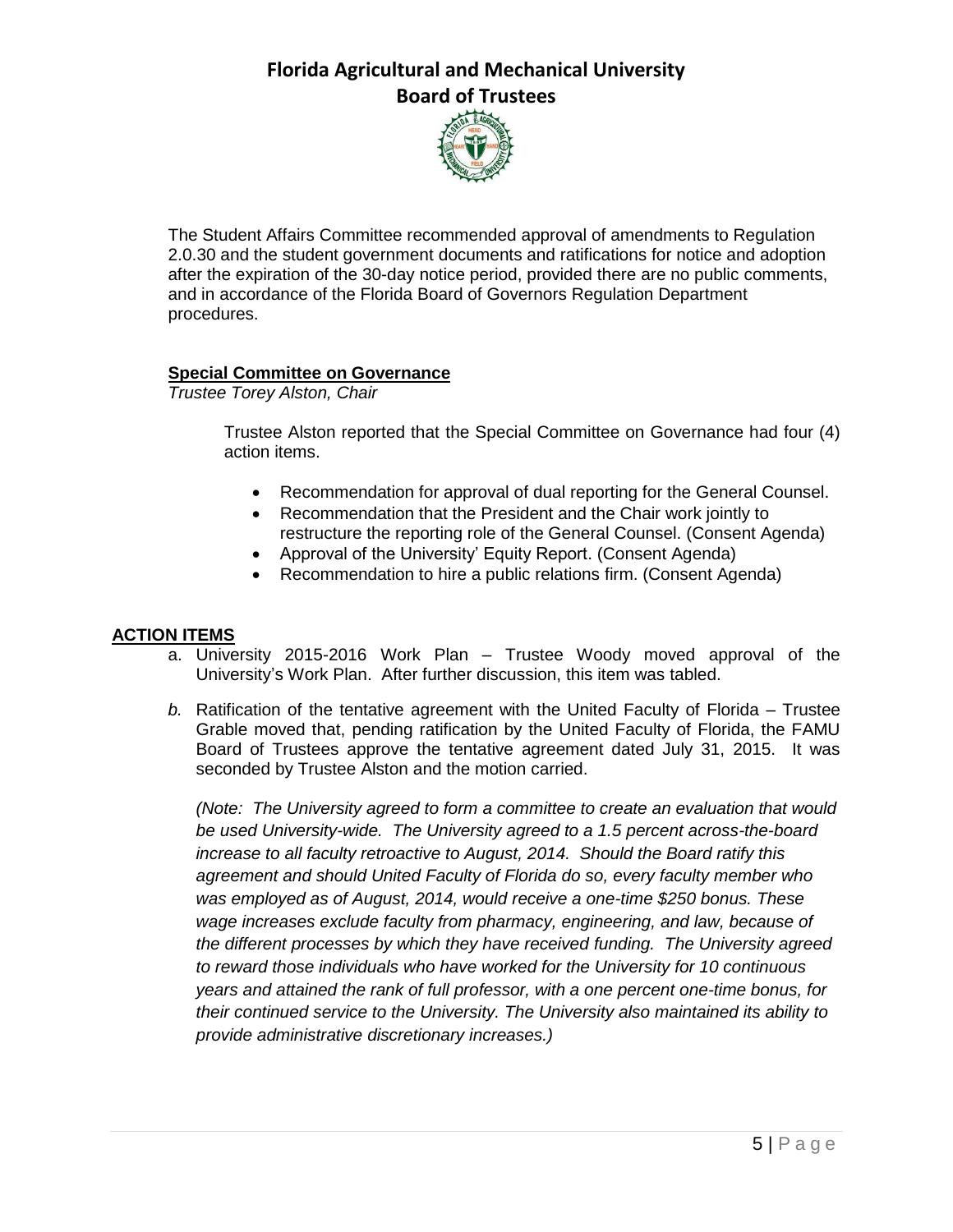

- a. Legal Counsel dual reporting Trustee Alston moved that the Board amend its operating procedures to reflect that the Vice-President for Legal Affairs, as the chief legal officer, reports to the chair of the Board and to the chair of the Governance Committee, and reports both functionally and administratively, to the President. It was seconded by Trustee Woody and the motion carried. Trustees Shannon and White voted against the motion.<sup>2</sup>
- b. Trustee Alston moved that, based on the structure adopted regarding the reporting role of the chief legal officer, the authority and direction be given to the chair and President Mangum to work together in establishing functions and tasks that are specific to the new structure for vetting by the full board. It was seconded by Trustee Lawson and the motion carried.

# **CONSENT AGENDA**

Chair Montgomery asked Trustees to indicate any items they wanted to be added or removed from the consent agenda. Trustee Lawson moved approval of the consent agenda. It was seconded by Trustee Moore and the motion carried.

### **Board of Trustees (BT)**

BT1 Minutes – June 10, 2015

# **Academic Affairs Committee (AA)**

AA1 Revised Work Plan

# **Audit and Compliance Committee (AC)**

AC Approval of Risk Assessment and Audit Plan

# **Budget and Finance Committee (BF)**<br>BF1 FY 2015-2016 University Operat

FY 2015-2016 University Operating Budget BF2 Approval of Coach Wood's Contract

# **Special Committee on Governance (SCG)**

SCG1 University Equity Report

l

SCG2 Approval to hire Public Relations Firm

 $2$  Page 83 of the transcript provides "The change as on the document that we have in front of us is a change to our operating procedures. So the operating procedures, currently there's language that currently exists that the Vice-President of Audit reports both to the president and the Board Chair, and also the Chair of the Audit Committee. So what we did, in taking the recommendations from yesterday, is to insert Chief Legal Officer in that same language."